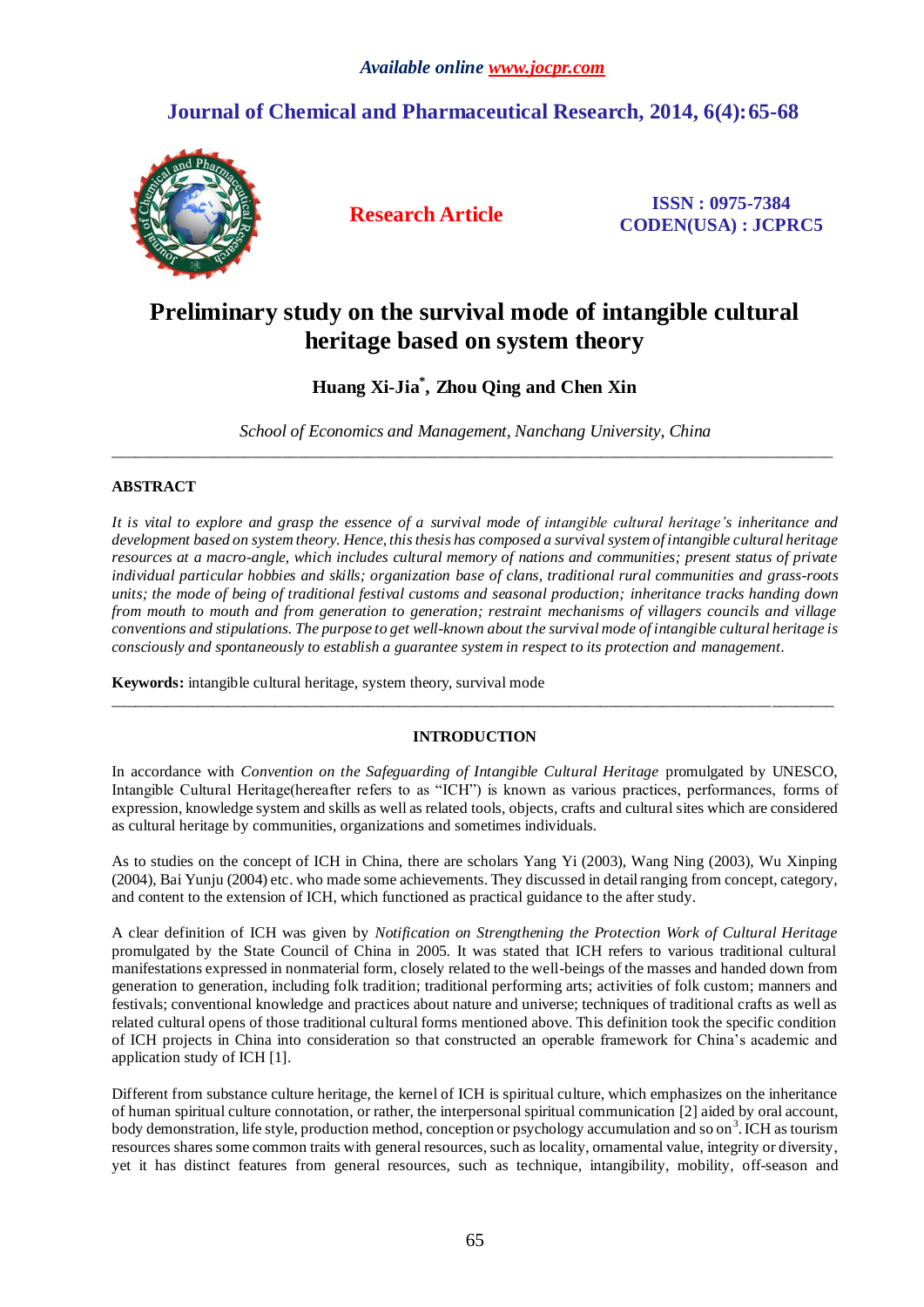non-sustainability [3]. However the domestic research on it has just started, therefore, this thesis steers to the practical demand for exploring a mode of survival and development of ICH.

*\_\_\_\_\_\_\_\_\_\_\_\_\_\_\_\_\_\_\_\_\_\_\_\_\_\_\_\_\_\_\_\_\_\_\_\_\_\_\_\_\_\_\_\_\_\_\_\_\_\_\_\_\_\_\_\_\_\_\_\_\_\_\_\_\_\_\_\_\_\_\_\_\_\_\_\_\_*

#### **A REVIEW ON ICH MANAGEMENT**

In recent years, achievements in ICH researches increased in a trend. The significance of the research on ICH management and inheritance manifests in respecting human civilization achievements, safeguarding cultural diversity, and promulgating culture essence etc. Reviewing related literatures from CNKI, we find that studies on ICH tourism resources management are mainly focused on two aspects, namely development and protection.

As to the studies on its development, Hua Chun-xia (2007) discussed the feasibility and significance of ICH tourism development [4]. Xia Fen (2008) put forward development approaches for ICH tourism resources [5]. Xiao Gang (2008) proposed a series of measures for ICH tourism development, such as products design, building of talent team, laws and regulations perfecting, government administrative protection, etc [6]. Gu Jin-fu (2008) warned us against the undesirable tendency of ICH tourism development and summarized the principles for ICH tourism development [7]. Zhang Zhi-min (2009) discussed the patterns and ways of ICH development and suggested different development methods respectively for different types of ICH resources [8]. Xu Wen-yan (2010) explored the flexible interaction between ICH protection and tourism development in terms of culture and economy [9]. Tan Hong (2011) argued that tourism development based on ICH should take six aspects into consideration, namely the scope, speed, and features of development as well as government interference, academic guidance, and public participation [10].

Likewise, as to the studies on protection, Xu Gan-li (2005) discussed the correlation between government, tourism enterprises, cultural entities and scholars within a frame of protection work [11]. Zhang Ting (2006) argued for adopting protective utilization measures [12] in ICH's inheritance and development. Xu Wen-yan (2010) offered that it is essential to introduce a mechanism integrated of interest, marketing, communication, and laws to realize ICH's self- protection, sustainable development, tradition perpetuation, and cultural status [13]. Li Yi (2011), from the perspective of cultural-ecology, approached the benign development of ICH and Xi an tourism [14].

Apart from these, Lv Hua-xian (2009) expounded the interaction between tourism development and ICH protection [15] in a case of Mongol nationality's matouqin music culture. Zhang Yan (2010) evaluated on the feasibility of tourism development in Henan Province by means of RMP and put forward corresponding strategy [16]. Han Fu-gui (2011) summarized existing ICH protection model and found a sensible way for Tibet's ICH tourism development [17].

To sum up, these researches mainly focused on ICH's development and protection as tourism resources, which confined to the effects produced in exogenous process and measures have to take. But few concerns on the survival mode of ICH based on its native existence from the perspective of system theory. As an important cultural resource, intangible cultural heritage has gradually been recognized by public and has drawn more and more attention recently. So the central issue of this dissertation is to find a comprehensive, holistic, systematic mode of survival for ICH and provide a resolution to the inheritance mechanism of such a mode which aims to value on the primitive ecology of ICH.

#### **ICH UNDER THE FRAMEWORK OF SYSTEM THEORY**

Intangible cultural heritage is precious treasure accumulated down from the perpetual human history, which has condensed into national culture memory and the gene in the innermost recesses of national soul, its inheritance and continuity is the source power for future generations to trace historical culture vein and so as to create modern civilization. Therefore, it is an inevitable choice for sustainable development of human society to grasp the essence of the inheritance law and system of ICH. After achieving that, try to get a clear idea about the basic principle of ICH survival, namely its system theory, so as to lay a theoretical foundation for the development and protection of ICH. As is well-known, system is an organism that composed of several interacting and interrelated parts or elements with certain structure and function. The whole system altogether shows new features that component elements do not have when they are separated. Once they interact with each other, they will produce greater pool efforts. Actually any type of ICH should rely on a systematic protection to survive and develop, which involves the interaction and interrelation among elements, such as the natural ecology at the country of origin; social environment; life style; mode of production; protection awareness of communities; and inheritance mechanism of human beings. In such a system ICH itself turns out to be a proper-structured and well-functioned organic whole. In a word, all the researches on inheritance of ICH must be carried out under a framework of system theory.

#### **SURVIVAL SYSTEM OF INTANGIBLE CULTURAL HERITAGE**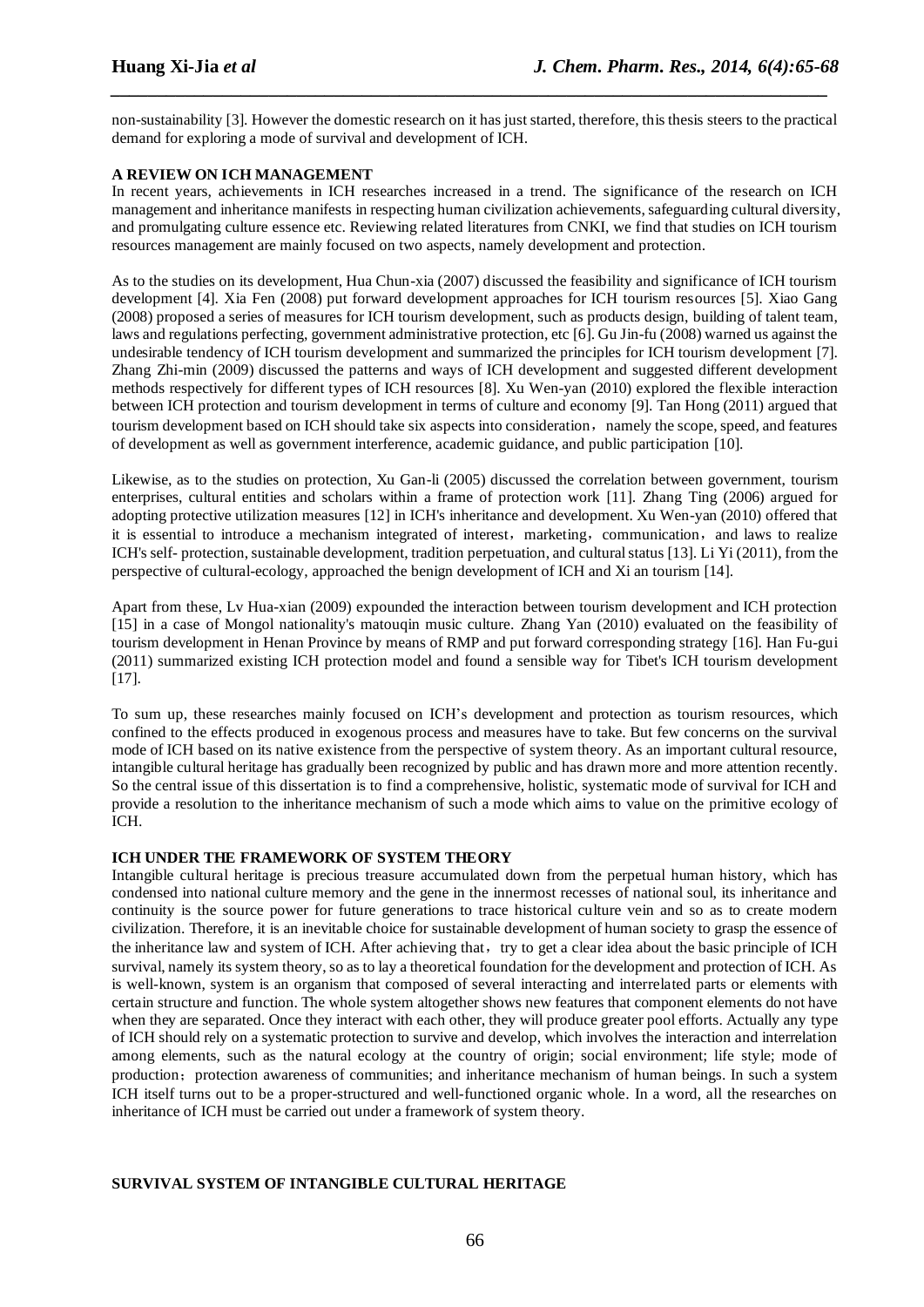As a flow factor of ethnic group's culture; code of national cultural heritage; even the spiritual mark and cultural symbol of human being, ICH has constructed a close-knitted system of its existence, survival, inheritance and development, which, if put under the social governance, was beyond the boundary of the government's regulation, and mainly includes:

*\_\_\_\_\_\_\_\_\_\_\_\_\_\_\_\_\_\_\_\_\_\_\_\_\_\_\_\_\_\_\_\_\_\_\_\_\_\_\_\_\_\_\_\_\_\_\_\_\_\_\_\_\_\_\_\_\_\_\_\_\_\_\_\_\_\_\_\_\_\_\_\_\_\_\_\_\_*

Firstly, its existence--- which was embodied in cultural memory of nations and ethic groups as well as special hobbies and skills of individuals. In other words, the oral account of human beings---one part of ICH, is the cultural memory of a nation and ethic groups, which inherited through people's living and production from generation to generation[18]. They are cultural factors, heritage codes, spiritual marks and cultural symbols which distinguished their owner from other nations and groups, such as tribal language and spiritual belief of a nation or living style and production method of an ethnic group. Obviously, the other part of ICH existed in the special hobbies and skills of individuals, such as paintings on plaque (in the early stage) and miniature engraving on ivory in Nanchang.

Secondly, its carrier---no matter the clans tied with a blood or the traditional rural communities formed through geographical links, both remained under the administration of rural governing structures which mainly consist of villagers' autonomous organizations. Hence, it is necessary to learn China's countryside if you want to learn Chinese traditional culture. Confronted with the up-roaring of urbanization and internationalization, one can only impulse the modern change of China in city but touch the authentic culture of China in country. Then, it is followed that only clans tied with a blood or traditional rural communities formed through geographical links, which were mainly governed by the villagers' autonomous organizations, can bear the weight of ICH.

Thirdly, its survival mode--- ICH yet survived through the living and production activities which centred on traditional festivals and farming. The nonmaterial culture is reflected in the process of people's daily production and life, especially during traditional festivals, people tend to sing, dance, eulogize, pray heartfelt and even organize various ceremonies, performs or events etc. on joyful occasions. In addition, people usually arrange production of farming according to climate and season, thus various production skills, traditional crafts, work songs, etc. were generated, by which, the non-material culture is normally handed down and widespread.

Fourthly, its inheritance mechanism-- to hand down by means of hearsay and from generation to generation is ideal for the survival and development of ICH in a primitive state. At present, people often complaint that some traditional rural arts and folk handicrafts were at the risk of being lost to the world owing to the youth's unwillingness to learn, which fully proved that ICH is still inherited from generation to generation and new inheritance mechanism is far from being established.

Lastly but not least, its restricted mechanisms--- various councils spontaneously organized by villagers and village regulations and conventions of conduct laid down consciously. In the process of its inheritance, clans and traditional communities functioned as the old routine driving force as well as constrained force. But in a new-model of rural governance, councils of villagers and village regulations and conventions of conduct, as an emerging power, has become a dominant force and produced more and more great effect on inheritance and development trend of ICH. Some large-scale communal activities are organized by councils of villagers and enacted by village regulations. So the initiative of various councils of villagers and the restriction of village regulations become a guarantee of the perpetuity of non-material culture.

In short, the existence forms and survival mode is the proper core of such a system, which is the gene that ensure ICH can be inherited for generations; the carrier the pillar of the system, which perpetuate ICH; the inheritance mechanism the administration pattern, which set in ICH heredities an old routine; the restricted mechanism is the dominant factor, as well as an effective dependence of the development of ICH.

#### **CONCLUSION**

The survival system of ICH has attracted more and more attention. Recognizing the existence of such a system is the essential prerequisite to the protection and inheritance of ICH resources, but to elaborate the system is the key to solve problem. Through a preliminary study, this thesis constructs a macroscopically existence and survival system for ICH, which consists of its existence in forms of cultural memory of nations and ethnic groups as well as special hobbies and folk skills of individuals; carriers like clans tied with a blood or traditional rural communities formed through geographical links which were under the administration of rural governing structure that centred on villagers' autonomous organizations; the survival mode through living and production activities held on traditional festivals and arranged by climate and season; inheritance mechanism by oral account and from generation to generation; restricted mechanisms composed of various villagers councils and village regulations and conventions to conduct. Undoubtedly, the existence, survival, inheritance and development of ICH not only set a question of "folk-culture" but of